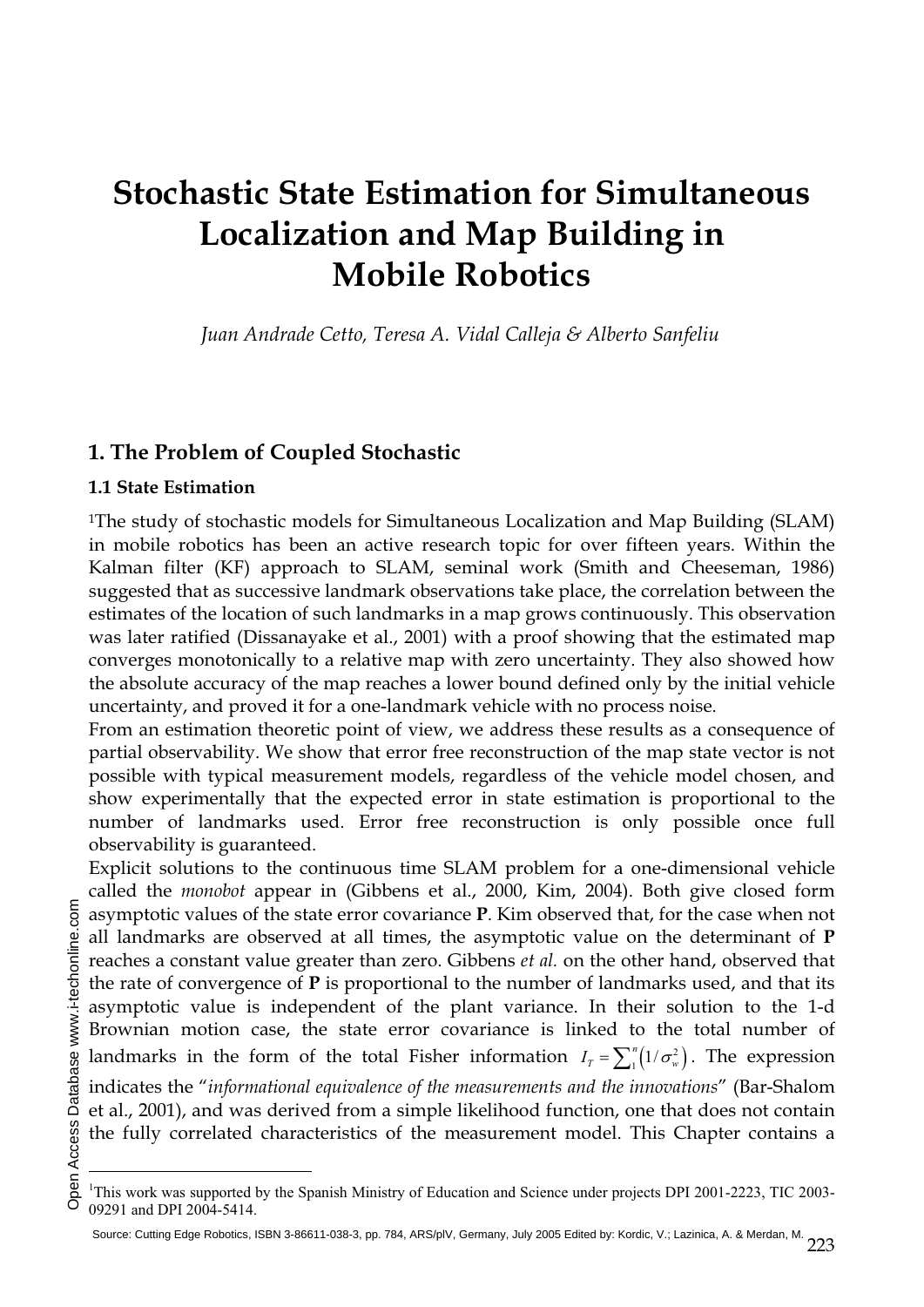more general expression for the total Fisher information in SLAM that shows explicitly the unobservable directions of the state space.

To speed up the performance of Kalman filterbased SLAM algorithm, some authors have proposed the use of covariance inflation methods for the decorrelation of the state error covariance (Guivant and Nieto, 2003), subject to suboptimality of the filter. Adding pseudo-noise covariance to the landmark states is equivalent to making the system controllable. However, full decorrelation of a partially observable system might lead to filter unstability (Julier, 2003). In this Chapter we also show how to diagonalize only part of the state error covariance to obtain a suboptimal filter that is both linear in time, and stable, at the same time.

In summary; in SLAM, the state space constructed by appending the robot pose and the landmark locations is fully correlated, a situation that hinders full observability. Moreover, the modelling of map states as static landmarks yields a partially controllable state vector. The identification of these problems, and the steps taken to palliate them, are covered in this Chapter.

The Chapter is structured as follows. In Section 2 we present the Simultaneous Localization and Map Building problem as a stochastic state estimation problem, and choose the Extended Kalman Filter algorithm as an alternative for solving it. The steady state of the filter will always depend on the initial noise parameters. The effect of partial observability is known as marginal stability (Todling, 1999), and is in general an undesirable feature in state estimation. In Section 3 we show that marginal filter stability is a consequence of having a coupled state estimation problem, by anylizing the poles of the state error dynamics. In Section 4 we derive an expression for the total Fisher information in SLAM. The analysis yields a closed form solution that shows, explicitly, the unobservable directions of the map state.

Marginal filter stability and the singularity of the Fisher information matrix are equivalently consequences of having partial observability. In Section 5 we develop expressions for the observable and controllable subspaces for a non-holonomic velocity controlled planar mobile platform. The result is that as the number of landmarks increases, the state components get closer to being reconstructible.

In Section 6 we show how partial observability in SLAM can be avoided by adding a fixed external sensor to the state model, or equivalently, by setting a fixed landmark in the environment to serve as global localization reference. Full observability yields the existence of a (not necessarily unique) steady state positive semi-definite solution for the error covariance matrix, guaranteeing a steady flow of the information about each state component, and preventing the uncertainty (error state covariance) from becoming unbounded (Bar-Shalom et al., 2001).

In Section 7 we show how as a consequence of having a partial controllability, filtering of the landmark state estimates is terminated after a small number of iterations, i.e., their corresponding Kalman gain terms tend to zero. In subsection 7.1 we show a situation in which the filter becomes unstable during covariance inflation. In subsection 7.2 we introduce a method for covariance decorrelation that preserves the stability of the filter. Furthermore, we show in subsection 7.3 another solution for a stable covariance inflation algorithm, consisting on first recovering full observability prior to decorrelating the entire state error covariance matrix. Conclusions are presented in Section 8.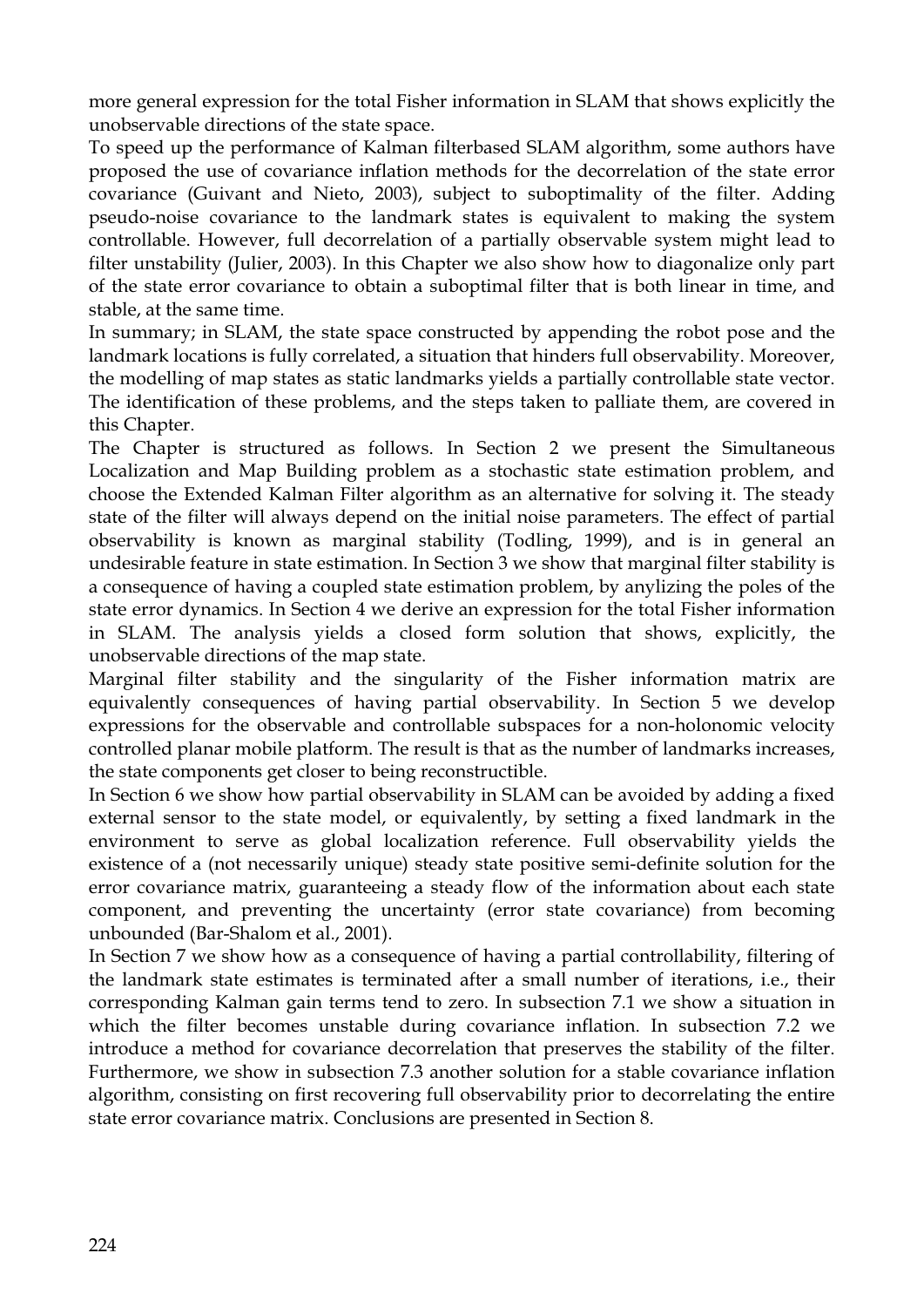## **2. Kalman Filter Based SLAM**

## **2.1 System Model**



Figure 1. State estimation approach to simultaneous localization and map building

Formally speaking, the motion of the robot and the measurement of the map features are governed by the discrete-time state transition model

$$
x_{k+1} = f(x_k, u_k, v_k)
$$
  
\n
$$
z_k = h(x_k) + w_k
$$
\n(1)

The state vector  $x_k$  contains the pose of the robot  $x_{r,k}$  at time step  $k$ , and a vector of stationary map features  $x_f$ , i.e.,

$$
x_k = \begin{bmatrix} x_{r,k} \\ x_f \end{bmatrix} \tag{3}
$$

The input vector  $\mathbf{u}_k$  is the vehicle control command, and  $\mathbf{v}_k$  and  $\mathbf{w}_k$  are Gaussian random vectors with zero mean and psd covariance matrices **Q** and **R**, respectively, representing unmodeled robot dynamics and system noise the former; and measurement noise the latter. See Figure 1.

#### **2.2 Algorithm**

Provided the set of observations  $Z^k = \{z_1,..., z_k\}$  was available for the computation of the current map estimate  $\mathbf{x}_{kk}$ , the expression

$$
x_{k+1|k} = f(x_{k|k}, u_k, 0) \tag{4}
$$

gives an a priori noise-free estimate of the new locations of the robot and map features after the vehicle control command  $\mathbf{u}_{k}$  is input to the system. Similarly,

$$
\mathbf{z}_{k+1|k} = \mathbf{h}(\mathbf{x}_{k+1|k})
$$
\n(5)

constitutes a noise-free a priori estimate of sensor measurements.

Given that the landmarks are considered stationary, their a priori estimate is simply  $x_{f, k+1|k} = x_{f, k|k}$ ; and the a priori estimate of the map state error covariance showing the increase in robot localization uncertainty is

$$
P_{k+1|k} = E\left[\tilde{x}_{k+1|k}\tilde{x}_{k+1|k}^{\mathrm{T}}\right]
$$
 (6)

225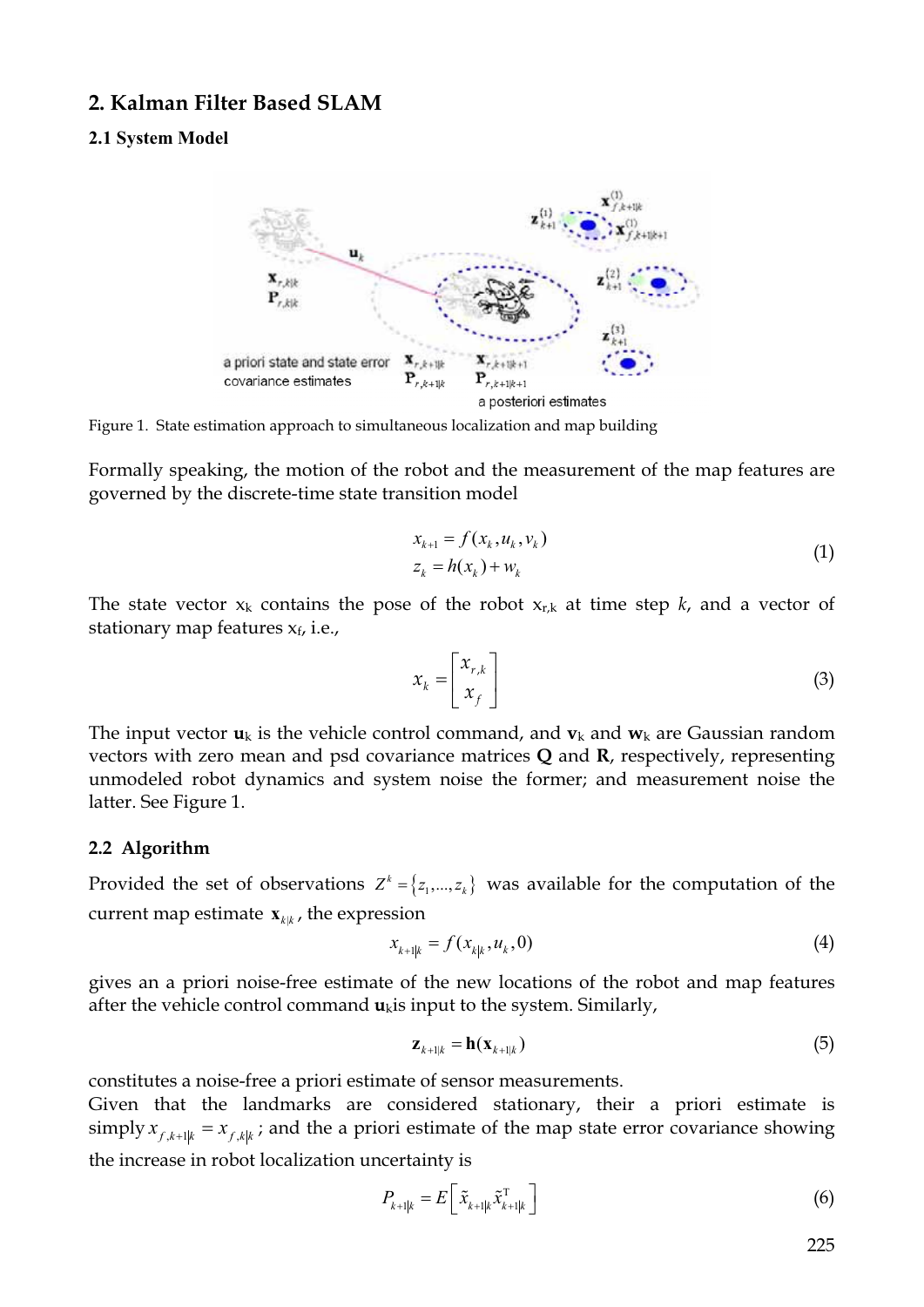$$
=FP_{kk}F^{T} + GQG^{T}
$$
\n<sup>(7)</sup>

The Jacobian matrices **F** and **G** contain the partial derivatives of **f** with respect to the state **x** and the noise **v**, evaluated at  $(x_{kk}, u_k, 0)$ .

Assuming that a new set of landmark observations  $z_{k+1}$  coming from sensor data has been correctly matched to their map counterparts, one can compute the error between the measurements and the estimates with  $\tilde{\mathbf{z}}_{k+1|k} = \mathbf{z}_{k+1} - \mathbf{z}_{k+1|k}$ . This error, known as the innovation, aids in revising both the map and robot locations. The a posteriori state estimate is

$$
\mathbf{x}_{k+1|k+1} = \mathbf{x}_{k+1|k} + \mathbf{K}\tilde{\mathbf{z}}_{k+1|k} \tag{8}
$$

and the Kalman gain is computed with

$$
\mathbf{K} = \mathbf{P}_{k+1|k} \mathbf{H}^{\mathrm{T}} \mathbf{S}^{-1}
$$
 (9)

where **S** is the measurement innovation matrix,

$$
\mathbf{S} = \mathbf{H}\mathbf{P}_{k+1|k}\mathbf{H}^{\mathrm{T}} + \mathbf{R} \tag{10}
$$

and **H** contains the partial derivatives of the measurement model **h** with respect to the state **x** evaluated at  $(\mathbf{x}_{k+1|k})$ .

Finally, the a posteriori estimate of the map state error covariance must also be revised once a measurement has taken place. It is revised with the Joseph form to guarantee positive semi-definiteness.

$$
\mathbf{P}_{k+1|k+1} = (\mathbf{I} - \mathbf{K} \mathbf{H}) \mathbf{P}_{k+1|k} (\mathbf{I} - \mathbf{K} \mathbf{H})^{\mathrm{T}} + \mathbf{K} \mathbf{R} \mathbf{K}^{\mathrm{T}}
$$
(11)

#### **3. Convergence**

Substituting the linearized version of (4) in (8), we may rewrite the KF in the one-step ahead prediction form

$$
\mathbf{x}_{k+1|k} = (\mathbf{F} - \mathbf{KH}) \mathbf{x}_{k|k-1} + \mathbf{K} \mathbf{z}_k
$$
\n(12)

and with the appropriate substitutions, using (6) and (12), the corresponding prediction error dynamics becomes

$$
\tilde{\mathbf{x}}_{k+1|k} = (\mathbf{F} - \mathbf{KH})\tilde{\mathbf{x}}_{k|k-1} + \mathbf{G}\mathbf{v}_k - \mathbf{K}\mathbf{w}_k
$$
\n(13)

In general, only for a stable matrix **F**-**KH**, the estimation error will converge to a zero mean steady state value. However, in SLAM, **F**-**KH** is marginally stable, thus the steady state error estimate is bounded to a constant value, subject to the filter initial conditions. To show **F**-**KH** marginally stable, consider the one landmark monobot from Figure 2. **F**=**I**,  $G = [1,0]^T$ , and  $H = [-1,1]$ . For any value of

$$
\mathbf{P} = \begin{bmatrix} \sigma_r^2 & \rho \sigma_r \sigma_f \\ \rho \sigma_r \sigma_f & \sigma_f^2 \end{bmatrix}
$$
 (14)

the Kalman gain, computed with (9), is

$$
K = \frac{1}{s} \begin{bmatrix} -\sigma_v^2 \\ \sigma_w^2 \end{bmatrix}
$$
 (15)

where

$$
s = \sigma_r^2 + \sigma_f^2 - 2\rho\sigma_r\sigma_f + \sigma_w^2
$$
 (16)

is the innovation variance. Consequently,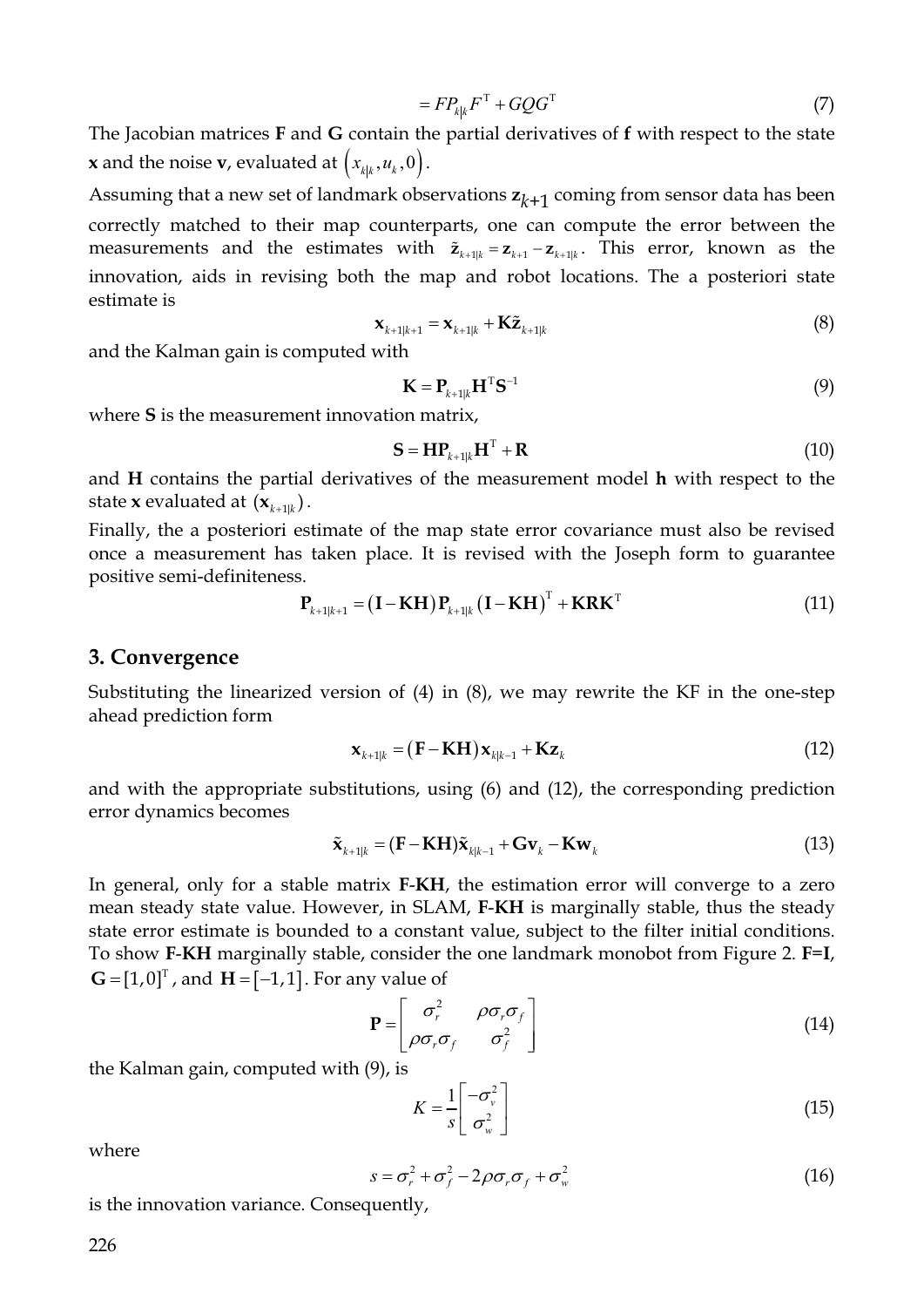$$
F - KH = \frac{1}{s} \begin{bmatrix} -\sigma_v^2 + s & \sigma_v^2 \\ \sigma_w^2 & -\sigma_w^2 + s \end{bmatrix}
$$
 (17)

with eigenvalues

 $\left(s-\sigma_{\nu}^2-\sigma_{\omega}^2\right)$ 1  $1 \rightarrow 2 \rightarrow 2 \text{ and } s \neq 0$  $v - \boldsymbol{\omega}_w$ *and s s*  $\frac{1}{s}(s-\sigma_{v}^{-}-\sigma_{v}^{-})$  $\left\{\frac{1}{s}\left(s-\sigma_{\nu}^2-\sigma_{\omega}^2\right)\right\}$  and  $s \neq$ 

One of the eigenvalues being on the unitary circle yields marginal stability, i.e., constant bounded non-zero mean error state estimate convergence. Moreover, the marginal stability of **F**-**KH** guarantees at least one *psd* steady state solution to the Riccati equation for the one-step ahead state error covariance (Vidal-Calleja et al., 2004b, Kailath et al., 2000).

$$
\mathbf{P}_{k+1|k} = (\mathbf{F} - \mathbf{K} \mathbf{H}) \mathbf{P}_{k|k-1} (\mathbf{F} - \mathbf{K} \mathbf{H})^{\mathrm{T}} + \mathbf{G} \mathbf{Q} \mathbf{G}^{\mathrm{T}} + \mathbf{K} \mathbf{H} \mathbf{R} \mathbf{H}^{\mathrm{T}} \mathbf{K}^{\mathrm{T}}
$$
(18)



Figure 2. Monobot, a one-dimensional mobile robot

#### **4. Total Fisher Information**

Under the Gaussian assumption for the vehicle and sensor noises, and for linear vehicle and measurement models, the Kalman filter is the optimal minimum mean square error estimator. And, as pointed out in (Bar-Shalom et al., 2001), minimizing the least squares criteria  $E[\tilde{\mathbf{x}}_{k+1|k+1}\tilde{\mathbf{x}}_{k+1|k+1}^{\mathrm{T}}]$  is equivalent to the maximization of a likelihood function  $\wedge$ (*x*) given the set of observations  $Z^k$ ; that is, the maximization of the joint probability density function of the entire history of observations

$$
\wedge(x) = \prod_{i=1}^{k} p(z_i | Z^{i-1})
$$
\n(19)

where **x** is the augmented map state (vehicle and landmark estimates), and **z***i* the entire observation vector at time *i*.

Given that the above pdfs are Gaussian, and that  $E[\mathbf{z}_i] = H\mathbf{x}_{\text{min-1}}$ , the pdf for each measurement in SLAM is

$$
p(z_i|Z^{i-1}) = N(\tilde{z}_{i|i-1}; 0, S_i)
$$
\n(20)

with  $\mathbf{S}_i = E[\tilde{\mathbf{z}}_{i|i-1}\tilde{\mathbf{z}}_{i|i-1}^{\mathrm{T}}]$ .

In practice however, it is more convenient to consider the log likelihood function  $\ln(x)$ . The maximum of  $\ln(x)$  is at the value of the state **x** that most likely gave rise to the observed data  $Z^k$ , and is obtained by setting its derivative with respect to **x** equal to zero, which gives

$$
\nabla_x \ln \wedge (x) = \sum_{i=1}^k H^{\mathrm{T}} S_i^{-1} \tilde{z}_{i|i-1} \tag{21}
$$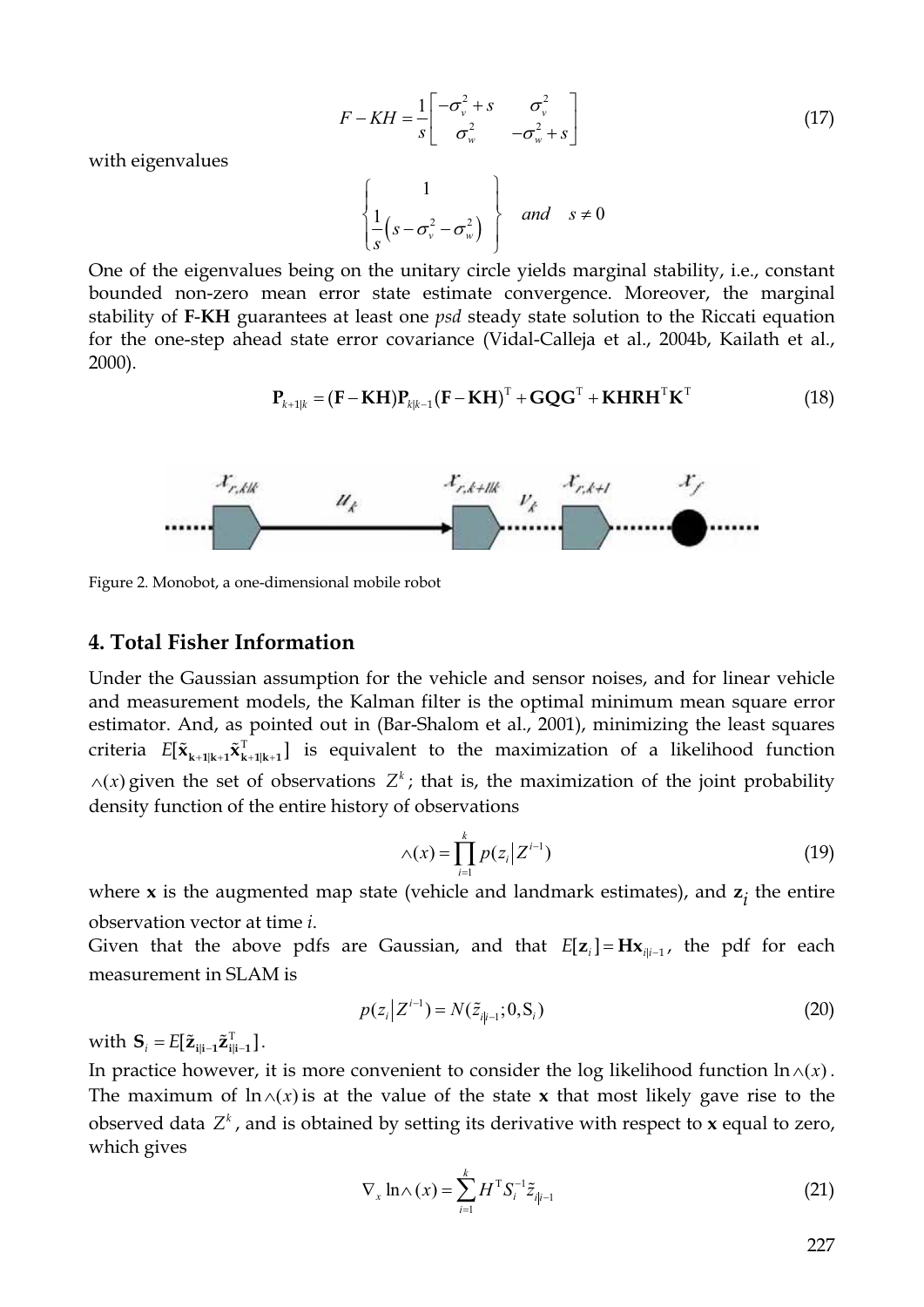An intuitive interpretation of the maximum of the log-likelihood is that the best estimate for the state **x**, in the least squares sense, is the one that makes the sum of the entire set of Mahalanobis distances  $\sum_{i=1}^k \tilde{z}^T_{i|i-1} S_i^{-1} \tilde{z}_{i|i-1}}$  as small as possible. A measure that is consistent with the spatial compatibility test described in (Neira and Tardós, 2001). The Fisher information matrix, a quantification of the maximum existing information in the observations about the state **x**, is defined in (Bar-Shalom et al., 2001) as the expectation on the dyad of the gradient of  $\ln(x)$ , that is

$$
J = E\left[ (\nabla_x \ln \Lambda(x)) (\nabla_x \ln \Lambda(x))^\mathrm{T} \right] \tag{22}
$$

Taking the expectation on the innovation error in the above formula gives the sum

$$
J = \sum_{i=1}^{k} H^{T} (HPH^{T} + R)^{-1} H
$$
 (23)

It is easy to verify that in the linear case, this expression for the total Fisher information is only a function of  $P_{r,0|0}$ , **Q**, and **R**. If, on the other hand, the EKF is used, the Jacobian **H** in (23) should be evaluated at the true value of the states  $x_0,...x_k$  Since these are not available, an approximation is obtained at the estimates  $x_{i,i-1}$ . The pre and post multiplying **H** is, in this context, also known as the *sensitivity matrix*.

A necessary condition for the estimator (the Kalman filter) to be consistent in the mean square sense is that there must be an increasing amount of information about the state **x** in the measurements. That is, as  $k \rightarrow \infty$ , the Fisher information must also tend to infinity. Figure 3 shows this for the monobot with constant parameters  $P_{r,0|0} = Q = R = 1$ , and various sizes for the observation vector.

Notice how, as the total number of landmarks grows, the total Fisher information also grows, directly relating the number of landmarks to the amount of information available for state estimation in SLAM. Solving for the *k*-th sum term in **J** for the monobot,

$$
J_k = \begin{bmatrix} \sum_{i} S_{ij} & -\varsigma \\ -\varsigma^{\mathrm{T}} & S_k^{-1} \end{bmatrix} \tag{24}
$$

with  $\varsigma_{ij}$  the *ij*-th entry in  $S_k^{-1}$ , and  $\varsigma = \left[\zeta_{1i}, ..., \sum \zeta_{ni}\right]$ 



Figure 3. First entry in the total Fisher information matrix  $(\sum \sum \varsigma_{ij})$  for a monobot with variance parameters  $P_{r,0|0}$  =Q=R=1, and various sizes for the measurement vector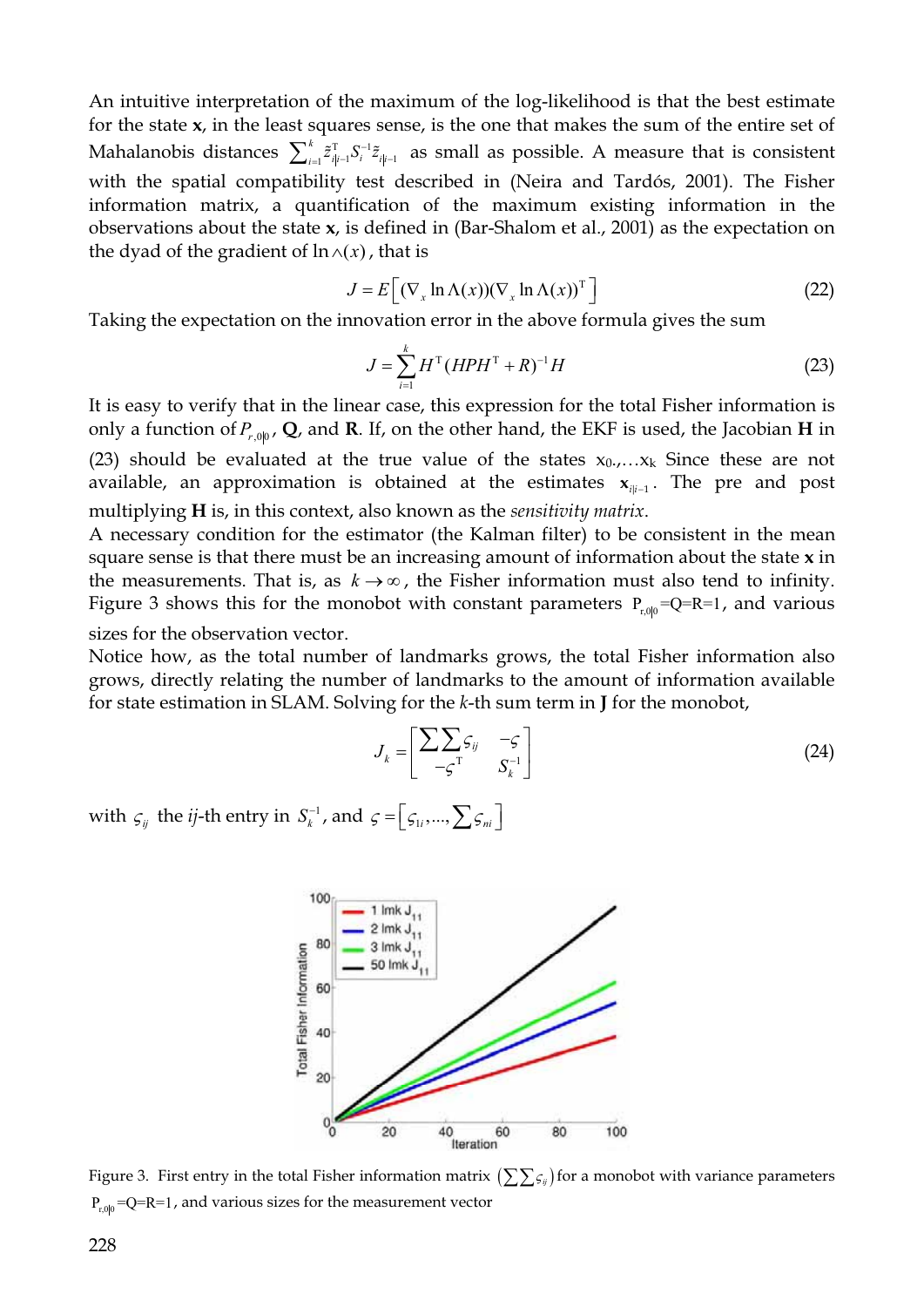Citing Bar-Shalom (Bar-Shalom et al., 2001): "*a singular Fisher information matrix means total uncertainty in a subspace of the state space, that is, the information is insufficient for the estimation problem at hand*." Unfortunately, it can be easily shown, at least for the monobot case, that the first row (or column) of **J** is equivalent to the sum of the rest of the rows (or columns), producing a singular total Fisher information matrix. Thus, SLAM is unobservable.

This is a consequence of the form of the Jacobian **H**, i.e, of the full correlation in SLAM. Zero eigenvalues of  $H^T S^{-1} H$  are an indicator of partial observability, and the corresponding vectors give the unobservable directions in state space.

So for example, for a one-landmark monobot, the innovation variance is the scalar (16), and since **H**=[-1,1], the Fisher information matrix in (23) evaluates to

$$
J = \begin{bmatrix} 1 & -1 \\ -1 & 1 \end{bmatrix} \sum_{i=1}^{k} \frac{1}{s_i}
$$
 (25)

The unobservable direction of the state space is the eigenvector associated to the null eigenvalue of **J**, we denote it  $E_{\text{Ker}}\varphi$  since it represents a basis for null space of the observability matrix  $\mathcal{O}$ , and evaluates to

$$
E_{\text{Ker}}\mathcal{O} = \begin{pmatrix} 1 \\ 1 \end{pmatrix} \tag{26}
$$

# **5. Relationship Between Observable and Controllable Subspaces for a Velocity Controlled Non-linear Planar Robot**

We have developed closed form expressions for the bases of the observable and controllable subspaces in SLAM for a monobot and for a simple position controlled planar vehicle (Andrade-Cetto and Sanfeliu, ).

In this Section we derive the observable and controllable subspace bases for the planar robot shown in Figure 4, a nonlinear nonholonomic velocity controlled wheeled vehicle with three degrees of freedom, and an environment consisting of two-dimensional point landmarks located on the floor.



Figure 4. Two-dimensional mobile robot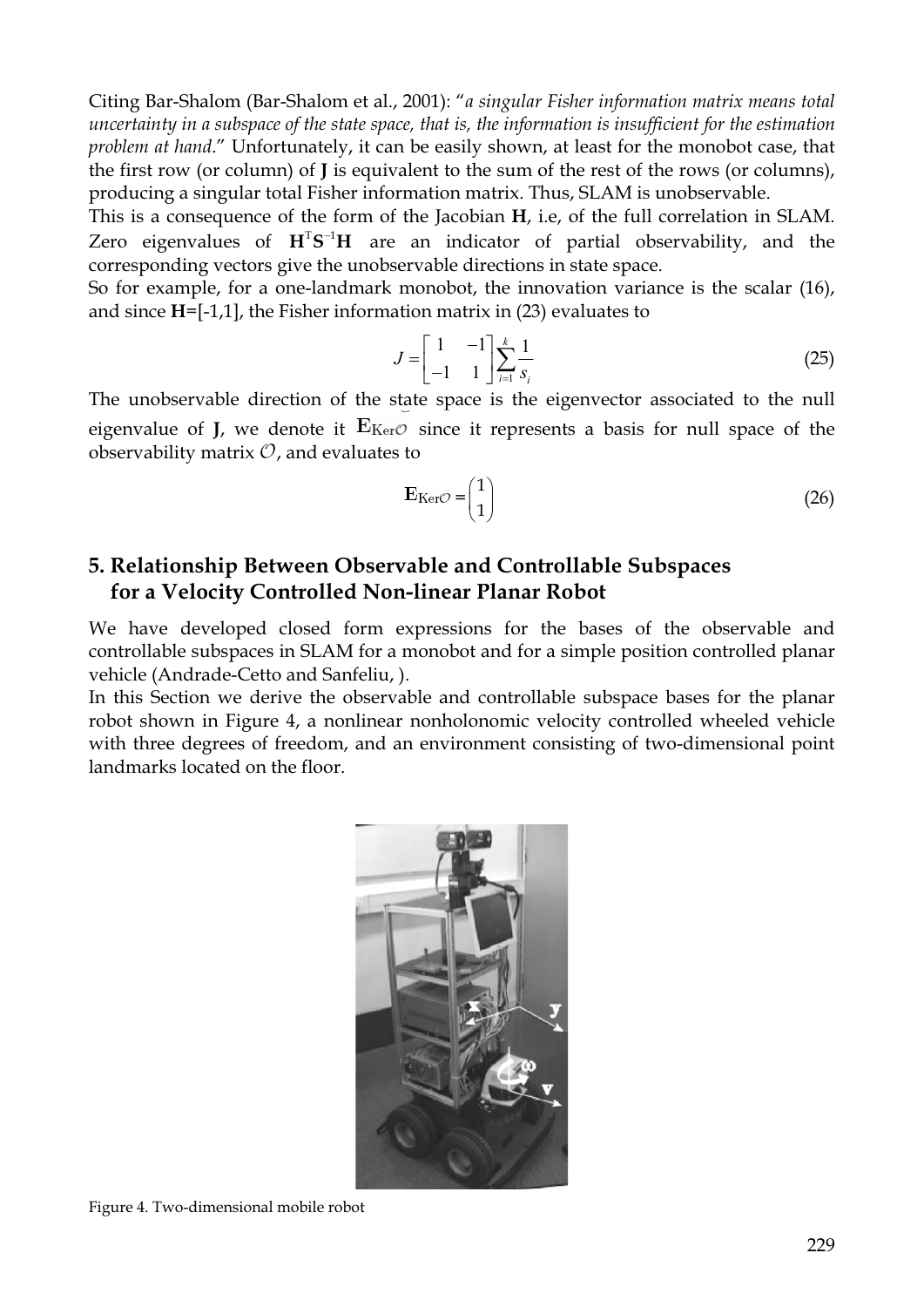The vehicle is controlled by a linear velocity  $v$  and a steering velocity  $\omega$ . The process model used to predict the trajectory of the center of projection of the laser range scanner is given by

$$
\begin{bmatrix} x_{k+1} \\ y_{k+1} \\ \theta_{k+1} \end{bmatrix} = \begin{bmatrix} x_k + \tau \left( \left( v_k + v_{v,k} \right) \cos \theta_k - \left( \omega_k + v_{\omega,k} \right) l \sin \theta \right) \\ y_k + \tau \left( \left( v_k + v_{v,k} \right) \sin \theta_k + \left( \omega_k + v_{\omega,k} \right) l \cos \theta \right) \\ \theta_k + \tau (\omega + v_{\omega,k}) \end{bmatrix}
$$
(27)

where *l* is the distance from the center of the wheel axle to the center of projection of the laser range scanner,  $\tau$  is the time constant, and  $v_v$ ,  $v_\omega$  are zero mean Gaussian model noises.

The observation model is

$$
\begin{bmatrix} z_{r,k}^i \\ z_{\beta,k}^i \end{bmatrix} = \begin{bmatrix} \sqrt{(x_f^i - x_k)^2 + (y_f^i - y_k)^2} + w_{r,k} \\ \tan^{-1} \left( \frac{(y_f^i - y_k)}{(x_f^i - x_k)} \right) - \theta_k + \frac{\pi}{2} + w_{\beta,k} \end{bmatrix}
$$
(28)

with  $z_r^i$  and  $\sigma$  the distance and bearing of an observed point landmark with respect to the laser center of projection.  $x_f^i$  and  $y_f^i$  are the absolute coordinates of such landmark, and *i* is used for the labelling of landmarks. *i*=0 indicates an anchor feature not under estimation in order to guarantee full observability.  $w_r$  and  $w_\beta$  are zero mean Gaussian measurement noises.

The Jacobian matrices **F**, **G**, and **H** are obtained by differentiating Equations (27) and (28) with respect to states and noises. That is,

$$
F = \begin{bmatrix} 1 & 0 & -\tau((v_k + v_{v,k})\sin\theta_k - l\cos\theta(\omega_k + v_{\omega,k})) & 0 & 0 \\ 0 & 1 & \tau((v_k + v_{v,k})\cos\theta_k - l\sin\theta(\omega_k + v_{\omega,k})) & 0 & 0 \\ 0 & 0 & 1 & \cdots & 0 & 0 \\ 0 & 0 & 0 & 1 & 0 \\ 0 & 0 & 0 & 0 & 1 \end{bmatrix}
$$
(29)  

$$
G = \begin{bmatrix} \tau\cos\theta_k & -\tau l\sin\theta_k \\ \tau\sin\theta_k & \tau l\cos\theta_k \\ 0 & 1 \\ \vdots & \vdots \\ 0 & 0 \\ 0 & 0 \\ \vdots & \vdots \end{bmatrix}
$$
(30)  

$$
G = \begin{bmatrix} \tau\cos\theta_k & -\tau l\sin\theta_k \\ \tau\sin\theta_k & \tau l\cos\theta_k \\ 0 & 1 \\ \vdots & \vdots \end{bmatrix}
$$
(30)

$$
H_{i} = \begin{bmatrix} \frac{1}{d} & \frac{1}{d} & \frac{1}{d} & \cdots & \frac{1}{d} & \frac{1}{d} & \cdots \\ \frac{y_{f}^{(i)} - y_{k}}{d^{2}} & -\frac{x_{f}^{(i)} - x_{k}}{d^{2}} & -1 & \frac{y_{f}^{(i)} - y_{k}}{d^{2}} & \frac{x_{f}^{(i)} - x_{k}}{d^{2}} & \cdots \end{bmatrix} \tag{31}
$$

 $\text{with} \ \ d = \sqrt{\left(x_f^{(i)} - x_k\right)^2 + \left(y_f^{(i)} - y_k\right)^2} \ \ d = \sqrt{\left(x_f^{(i)} - x_k\right)^2 + \left(y_f^{(i)} - y_k\right)^2} \ .$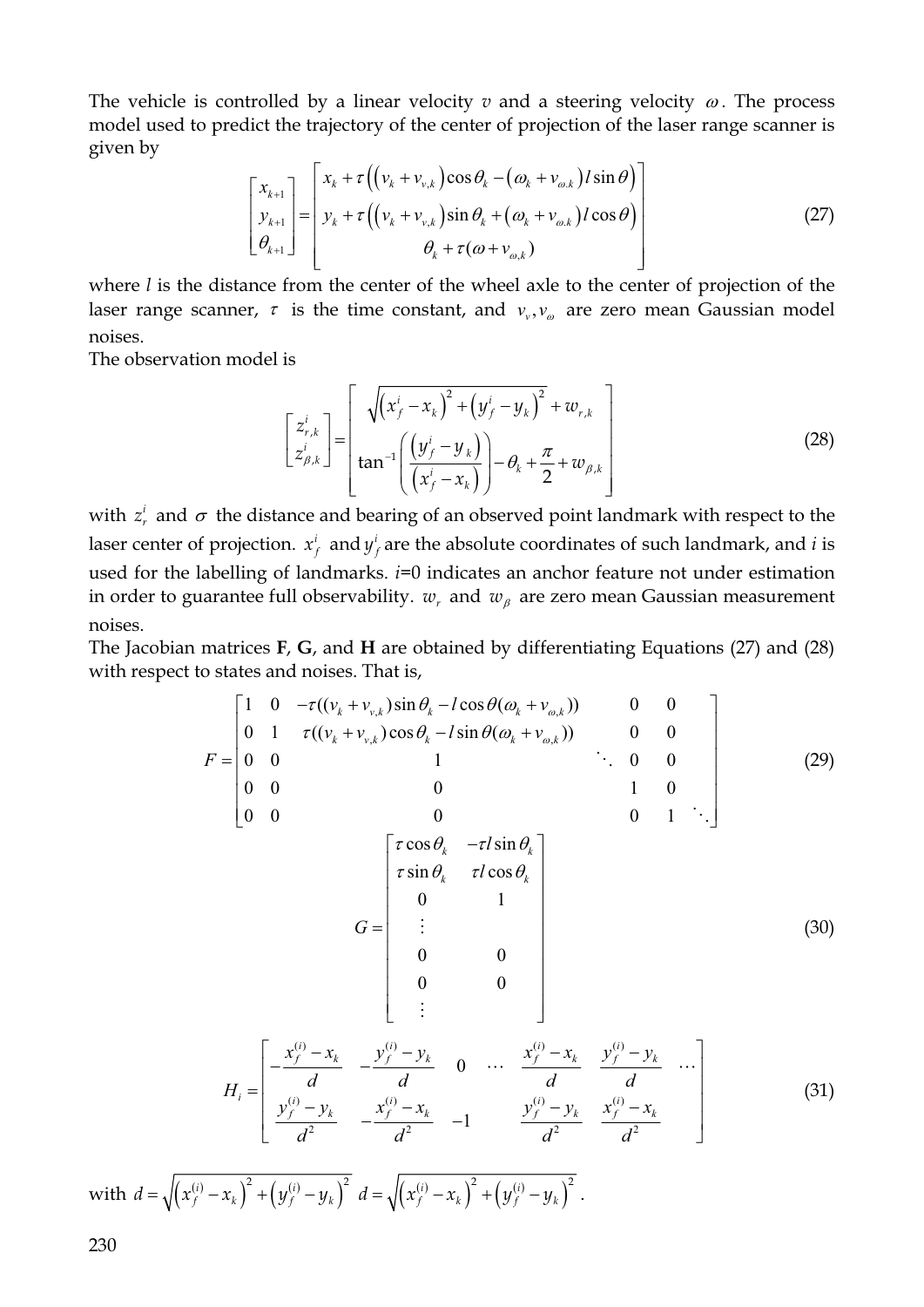The dimensionality of the controllable subspace is dim  $x_r=3$ , and for the specific case in which only one landmark is available, a basis for the controllable subspace is simply

$$
E_{Im\mathcal{C}} = \begin{pmatrix} I \\ \mathbf{0}_{2\times 3} \end{pmatrix}
$$

The dimensionality of the observable subspace is, for this particular configuration, rank  $\mathcal{O}=3$ . This last result is easily verified with simple symbolic manipulation of the expression resulting from substituting expressions (29) and (31) in the observability matrix

$$
\mathcal{O} = \begin{bmatrix} \mathbf{H} \\ \mathbf{H} \mathbf{F} \\ \vdots \\ \mathbf{H} \mathbf{F}^{dim \times -1} \end{bmatrix}
$$
 (32)

Possible bases for  $\text{Im}\mathcal{O}^{\dagger}$ , and for the null space of  $\mathcal{O}$  (the unobservable subspace) are

$$
\mathbf{E}_{\mathrm{Im} \mathcal{O}^\top} = \begin{pmatrix} 1 & 0 & 0 \\ 0 & 1 & 0 \\ 0 & 0 & 1 \\ -1 & 0 & 0 \\ 0 & -1 & 0 \end{pmatrix} \quad \mathbf{E}_{\mathrm{Ker} \mathcal{O}} = \begin{pmatrix} 1 & 0 \\ 0 & 1 \\ 0 & 0 \\ 1 & 0 \\ 0 & 1 \end{pmatrix}
$$

The only independently observable state is the one associated to the robot orientation  $\phi$ . The other four states, the Cartesian coordinates of the robot and landmark locations span a space of dimension 2. Even when  $\text{Im}\mathcal{C}$  and  $\text{Im}\mathcal{O}^{\dagger}$  both span  $\mathbb{R}^3$ , we see that the inequality Im $C \neq Im\mathcal{O}^{\dagger}$  still holds, as in the case of the monobot. That is, the observable and controllable subspaces for this one-landmark 3dof-robot SLAM problem correspond to different three-dimensional subspaces in  $\mathbb{R}^5$ ; and, their intersection represents the only fully controllable and observable state, i.e., the robot orientation.

## **6. Complete Observability**

In Section 4 we characterized the unobservable subspace in SLAM as the subspace spanned by the null eigenvectors of the total Fisher information matrix. Furthermore, we showed in Section 5 how the unobservable part of the state space is precisely a linear combination of the landmark and robot pose estimates.

In order to gain full observability we propose to extend the measurement model doing away with the constraint imposed by full correlation by letting one landmark serve as a fixed global reference, with its localization uncertainty independent of the vehicle pose. The principle behind is that full observability requires an uncorrelated measurement Jacobian, or equivalently, a full rank Fisher information matrix. The use of a fixed global reference as anchor guarantees that.

The measurement model of a global reference fixed at the origin, for the nonlinear vehicle from Figure 4. is

$$
h^{(0)} = \left[\tan^{-1}\left(\frac{y_k}{x_k}\right) - \theta_k + \frac{\pi}{2} + w_{\beta,k}\right]
$$
 (33)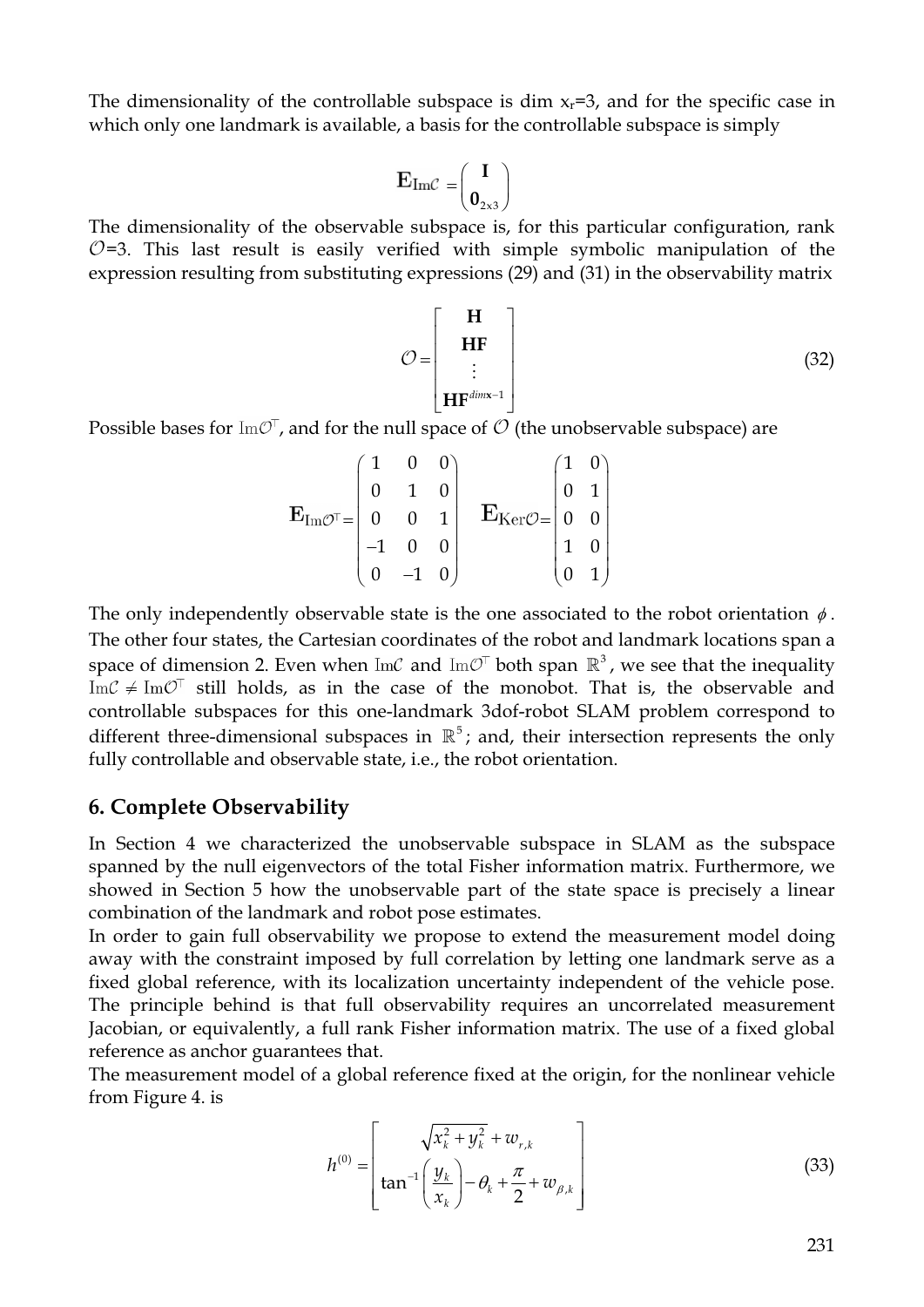and its corresponding Jacobian is

$$
H_0 = \begin{bmatrix} \frac{x_k}{\sqrt{x_k^2 + y_k^2}} & \frac{y_k}{\sqrt{x_k^2 + y_k^2}} & 0 & 0 & 0 & \cdots \\ -\frac{y_k}{x_k^2 + y_k^2} & \frac{x_k}{x_k^2 + y_k^2} & -1 & 0 & 0 \end{bmatrix}
$$
(34)

The symbolic manipulation of

$$
H = \begin{bmatrix} H_0 \\ H_i \end{bmatrix} \tag{35}
$$

with a commercial algebra package, produces a full rank observability matrix. That is, for the linearized nonholonomic velocity controlled planar mobile robot platform used, the simultaneous measurement of one anchor as global reference, and any other landmark, is sufficient to attain full observability in SLAM.

# **7. Suboptimal Filter Stability**

When a stochastic system is partially controllable, such as in the case of SLAM, the Gaussian noise sources  $v_k$  do not affect all of the elements of the state space. The diagonal elements of **P** corresponding to these incorruptible states will be driven to zero by the Kalman filter, and once this happens, these estimates will remain fixed and no further observations will alter their values. The dynamics of the model assume the landmarks are fixed elements, for which no process noise is considered. Therefore, their associated noise covariance (its determinant) will asymptotically tend to zero (Dissanayake et al., 2001). The filter gain for the landmark states will also tend to zero. Figure 5 shows two new simulations for a linear SLAM case, a monobot under Brownian motion with one and two landmarks. The simulations show the evolution of the localization errors for both the monobot and the landmarks, and the reduction of the landmark part of the Kalman gain, due to the uncontrollability of the system. The only way to remedy this situation is to add a positive definite pseudo-noise covariance to those incorruptible states (Bar-Shalom et al., 2001).

In Figure 5, the vehicle location is indicated by the darkest curve at the -1*m* level in the first row of plots. In the same set of plots, and close to it, is a lighter curve indicating the vehicle location estimate as computed by the filter, along with  $2\sigma$  bounds on such estimate shown as dotted lines. The dark straight lines at the 1*m* level indicate the landmark location estimates; and the lighter curves are noise corrupted signals of sensor measurements. Also shown, are a pair of dotted lines for  $2\sigma$  bounds on the landmark location estimates. The second row of plots shows the vehicle location error only, and its corresponding variance, also on the form of  $2\sigma$  dotted bounds.

See how the localization error has non-zero mean due to partial observability, an undesirable feature in Kalman filtering. The third row shows non-zero mean landmark state estimate errors. And, the last row shows the Kalman filter gains both for the vehicle and landmark revision terms. The Kalman gains for the revision of the landmark estimates rapidly tend to zero, the reason being that these states are uncontrollable.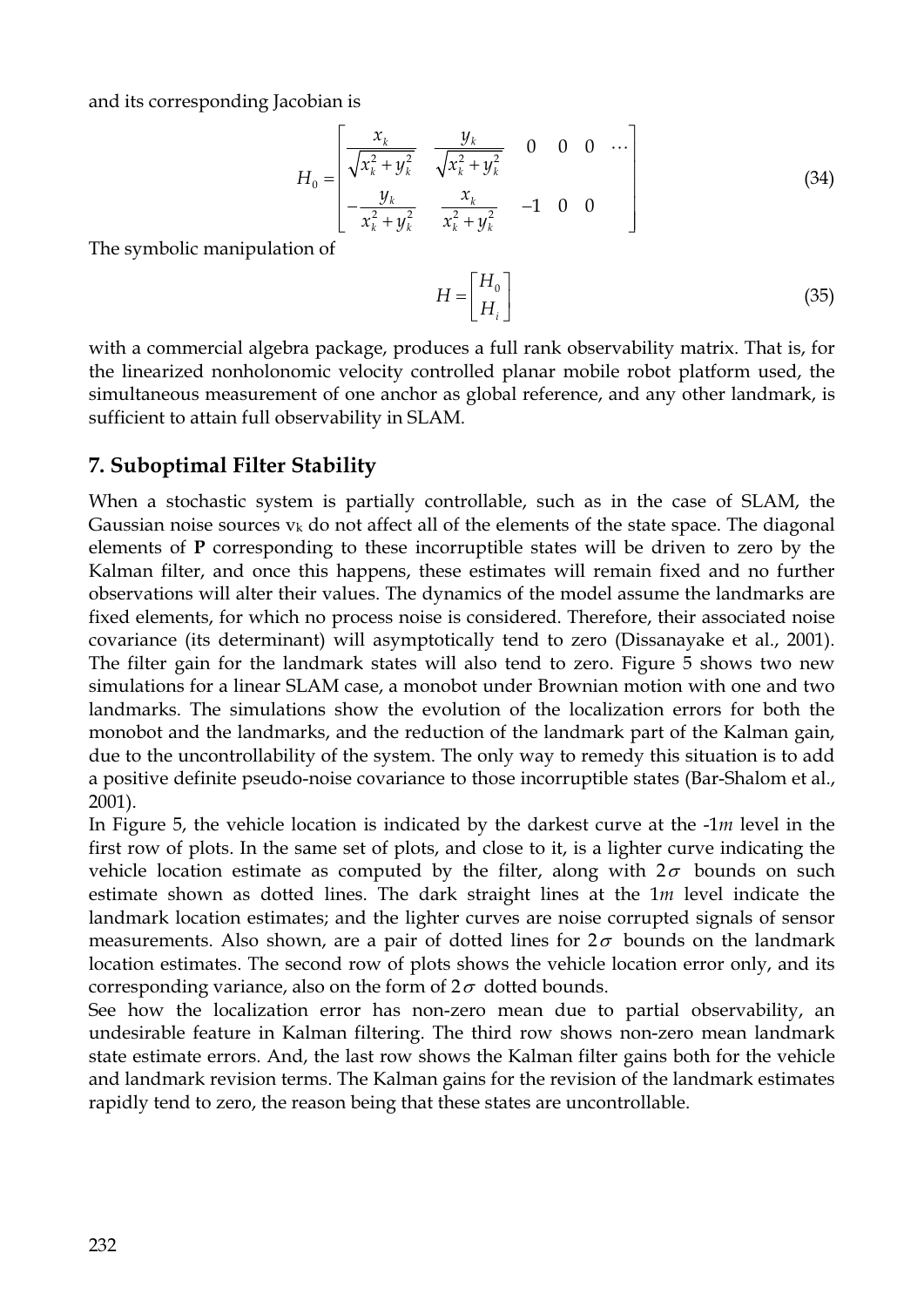

Figure 5. Partially observable SLAM for a monobot during Brownian motion with 100 iterations (see text)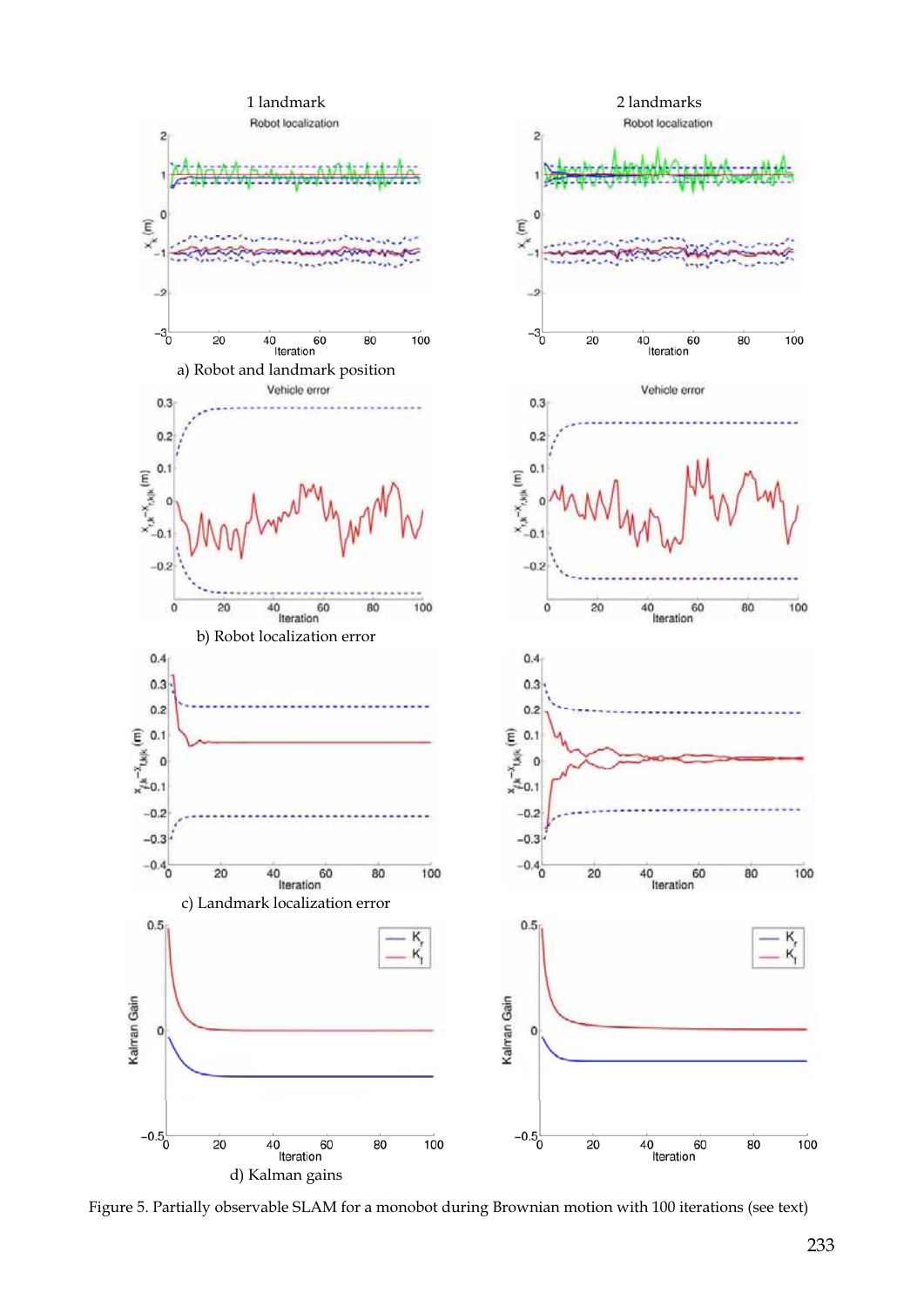#### **7.1** *O***(***N***) but Unstable Partially Observable SLAM**

One way to add pseudo-noise to the model is by diagonalizing the state error covariance matrix (Guivant and Nieto, 2001, 2003, Julier, 2003). This technique is often used to reduce the time complexity of the algorithm from  $O(N^2)$  to  $O(N)$ . The result is a suboptimal filter that will compute inflated estimates for the vehicle and landmark covariances, that has the computational advantage of being uncorrelated. The addition of a covariance term  $\Delta P$  to the a priori state covariance estimate

$$
P_{k+1|k} = FP_{k|k}F^{T} + GQG^{T} + \Delta P \tag{36}
$$

is equivalent to providing a new form to the plant noise Jacobian  $G = |G|I$ 

$$
P_{k+1|k} = FP_{k|k}F^{T} + G \begin{bmatrix} Q \\ \Delta P \end{bmatrix} G^{T}
$$
 (37)

 $\Delta P$  may be chosen, for example, such as to minimize the trace of a resulting block diagonal P in  $(36)$  (Julier, 2003).

Choosing a full rank  $\Delta P$  is equivalent to having noise input to more states than those that can be observed with the filter. In this case, because of partial observability, both vehicle and landmark variance estimates become unbounded. Figure 6 shows this for the same

monobot experiment as in the previous simulation. This phenomena was first observed in (Julier, 2003) using relative maps. Not only both the vehicle and landmark state estimation variances become unbounded. Also, thanks to the full controllability of the system, the Kalman gain for the revision of the landmark states is greater than zero; but still, does not converge to a steady state value. We believe that the addition of pseudo-noise should be performed only at most, in the amount of states equal to the dimension of the observable subspace.

#### **7.2 O(N) and Stable Partially Observable SLAM**

One solution to the problem of instability during covariance inflation, is to decorrelate only the landmark state estimates, and to preserve all vehicle to landmark correlations (Vidal-Calleja et al., 2004a).

$$
\Delta P = \begin{bmatrix} 0 & 0 \\ 0 & Q_f \end{bmatrix} \tag{38}
$$

such that  $P_f + Q_f$ , the map part of the state error covariance, is block diagonal.

Figure 7 shows a partially observable monobot under Brownian motion for which only the landmark part of the state error covariance matrix has been decorrelated. The algorithm does converge to a steady state solution under this circumstances, and still can be implemented in real time. The one landmark case is identical than the original case, since a linear one landmark map is already diagonal (scalar actually).

For the two-landmark case, the landmark variance estimate is greater than the optimal solution shown in the third column in Figure 5 since the covariance has been inflated during decorrelation. Furthermore, now that the system is controllable, the Kalman gains for the landmark state estimates do not become zero, and they converge to a steady state value.

Moreover, we  $\mathcal{O}_n$ , that the covariance inflation suboptimal partially observable SLAM converges only when

$$
rank \Delta P \le rank \mathcal{O}
$$
 (39)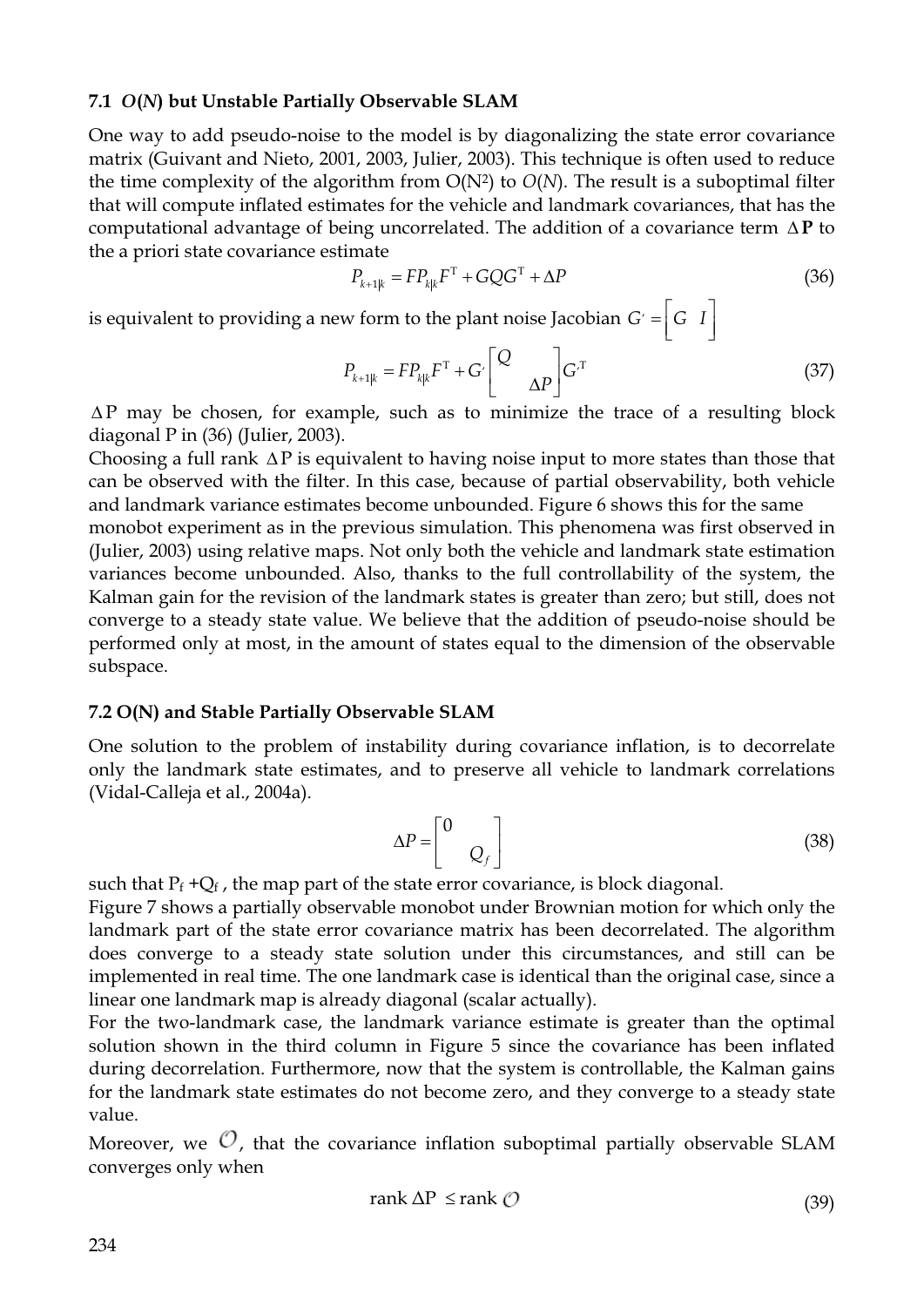

Figure 6. Partially observable SLAM for a Brownian motion monobot with 100 iterations. The entire state error covariance is decorrelated with the minimal trace solution (Julier, 2003). By decorrelating the entire state error covariance matrix, the covariance estimates become unbounded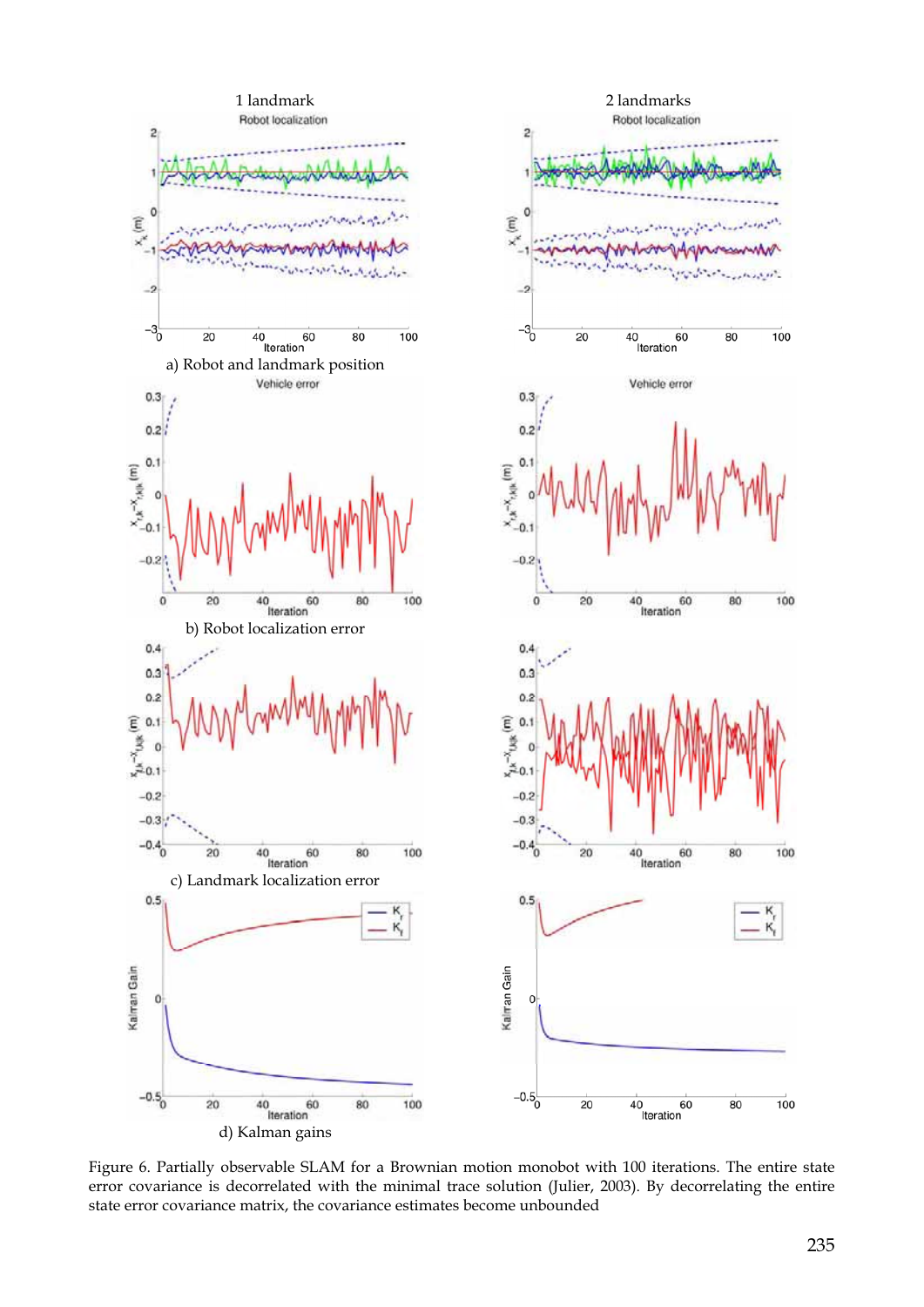

Figure 7. Partially observable SLAM for a Brownian motion monobot with 100 iterations. The state error covarance is decorrelated only for the landmark part of the state vector, with the minimal trace solution. By decorrelating only the map part of the state error covariance matrix, we preserve filter stability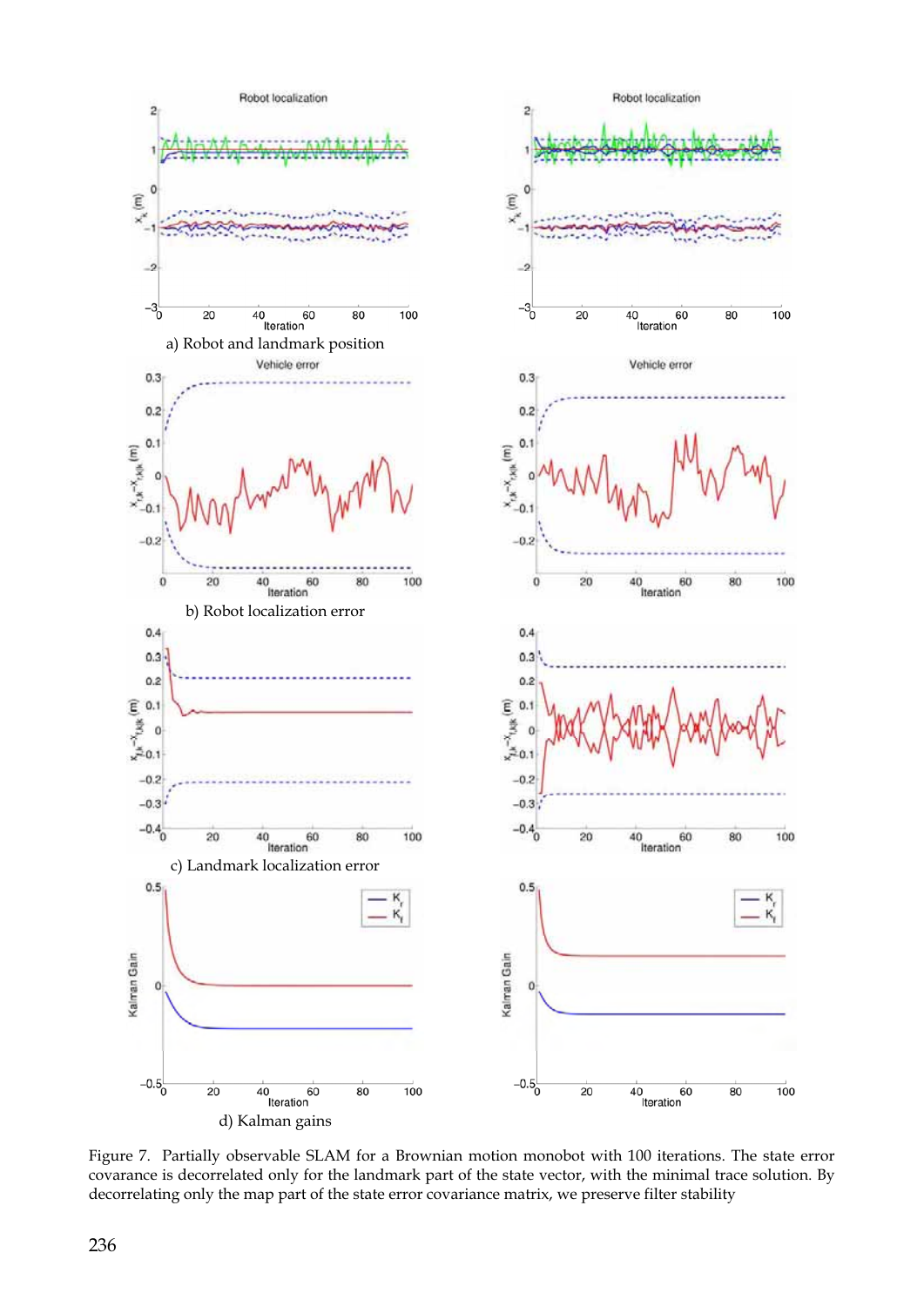

Figure 8. Fully observable SLAM for a Brownian motion monobot with 100 iterations. The entire state error covarance is decorrelated with the minimal trace solution. In the linear case, it is possible to decorrelate the entire state error covariance matrix, and still preserve filter stability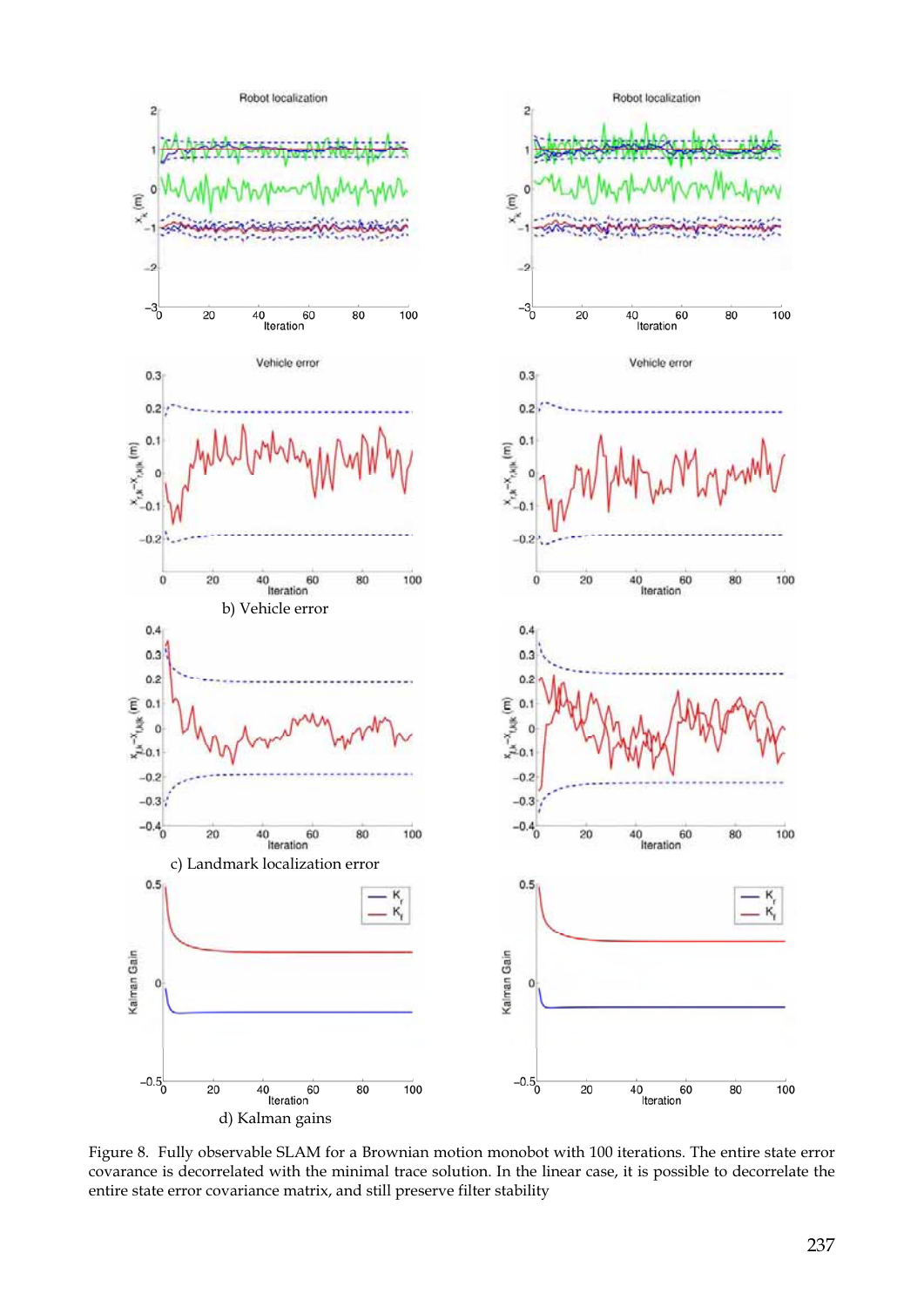

Figure 9. Partially observable SLAM for a car-like vehicle at the University of Sydney Car Park. The entire state error covariance matrix is decorrelated with the minimal trace solution (Julier, 2003)

## **7.3 O(N) and Stable Fully Observable SLAM**

Consider now the fully observable case from the previous Section. If we add pseudo-noise to the vehicle as well as to the landmark states, the covariance will reach a steady-state value, and the Kalman gain will not be zero, at least, in the linear case. Figure 8 shows this results diagonalizing the whole state error covariance (not only the landmark part of **P**). In this latter experiment, the state error variances reach lower values than those in the partially observable case. The solution of the Riccati equation is now independent of the initial covariance estimate  $P_{0|0}$ . We have observed experimentally however, that with a nonlinear vehicle model, it is best to also decorrelate only the map part of the state error covariance, even in the fully observable case.

## **7.4 Experimental Results**

We show now results on a series of experiments for a nonlinear vehicle with an also nonlinear measurement model, using the ACFR - University of Sydney database (Nebot et al., 2002). The test run used corresponds to a car-like vehicle at the University Car Park. The landmarks used are tree trunks, as measured with a laser range finder. The reconstructed maps are compared to GPS ground truth for accuracy. The first experiment corresponds to a typical partially observable SLAM run, in which the entire state error covariance is being decorrelated as discussed in Section 7.1. Figure 9 plots results on this run, showing in rows b) and d) unbounded covariances both for the vehicle and landmark state estimates, due to the naïve covariance inflation method used.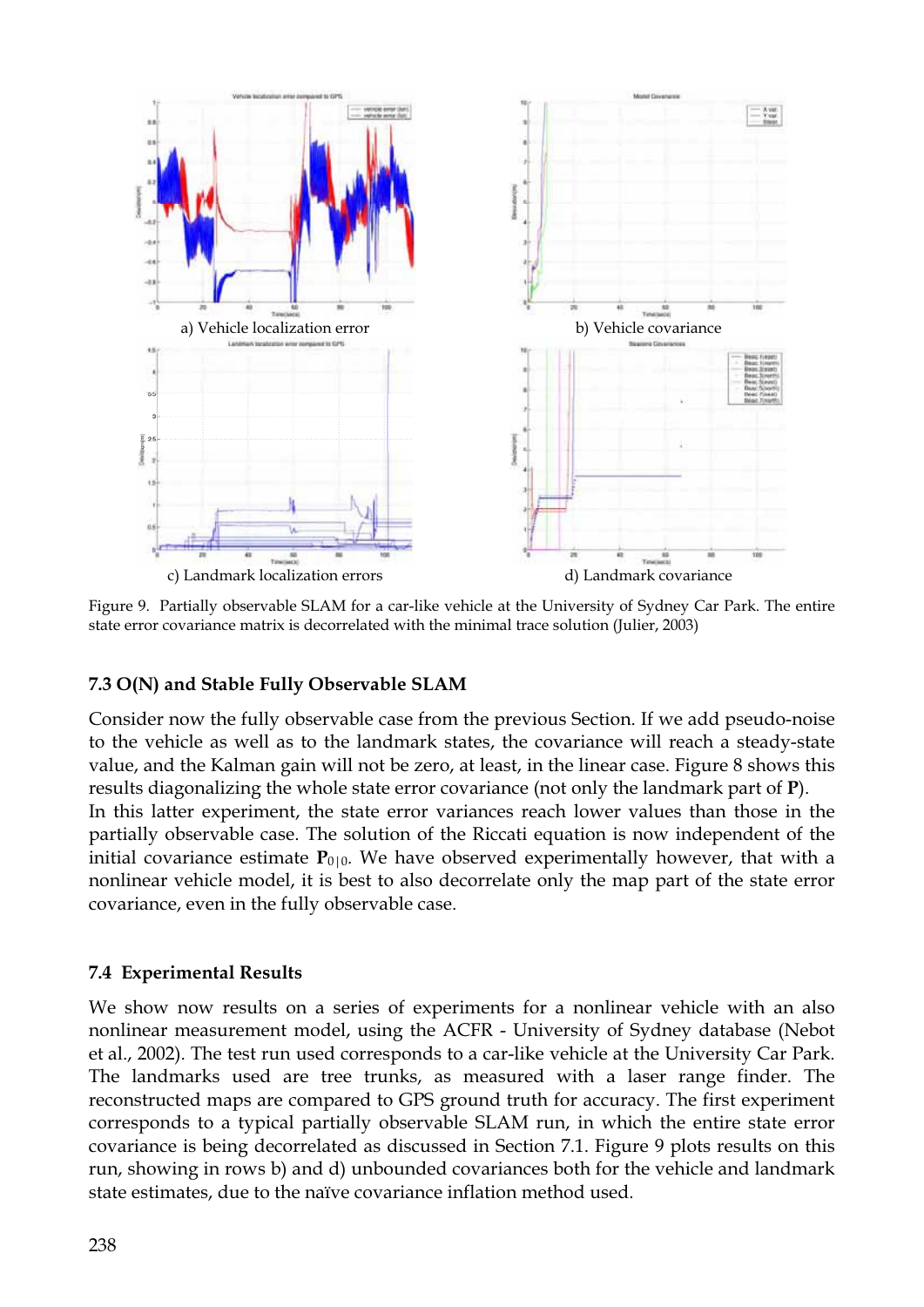The second experiment corresponds to the same partially observable SLAM conditions, but decorrelating only the map part of the state error covariance. Adding pseudo-noise to the landmark states during the inflation procedure amounts to making the system controllable; and doing so for as many states as those observable, produces both vehicle and landmark bounded state covariance estimates. This is shown in Figure 10, frames b) and d). Figure 12 frame a) shows the actual vehicle path and landmark location estimates recovered by the algorithm, compared to GPS ground truth for the beacons. Note that even when the "relative" map is consistent (Dissanayake et al., 2001), it is slightly rotated and shifted from the actual beacon locations. The amount of this shift depends on the initial vehicle uncertainty, i.e., the initial filter conditions, and can be seen in Figure 10, frame c).

The last experiment shown corresponds to a fully observable SLAM run (using the first observed beacon as an anchor), and also decorrelating only the map part of the state error covariance. In this case, the vehicle and landmark covariance estimates do not depend on the initial filter conditions, and thus are significantly reduced. This is shown in frames b) and d) in Figure 11. The absolute landmark estimate error is also significantly reduced, as shown in Figure 11, frame c). Figure 12 frame b) shows the actual vehicle path and landmark estimates as recovered by the filter. The beacon shown in the center of the plot is used as an anchor to the map, and no state estimate is computed for it. This last map was obtained with a suboptimal linear-time SLAM algorithm that has both bounded covariance estimates, and independence on the filter initial conditions; thus producing a fast and accurate absolute map.



Figure 10. Partially observable SLAM for a car-like vehicle at the University of Sydney Car Park. Only the map part of the state error covariance matrix is decorrelated with the minimal trace solution. By adding controllability to as many states as those that are observable, the filter remains stable, and the estimated covariances remain bounded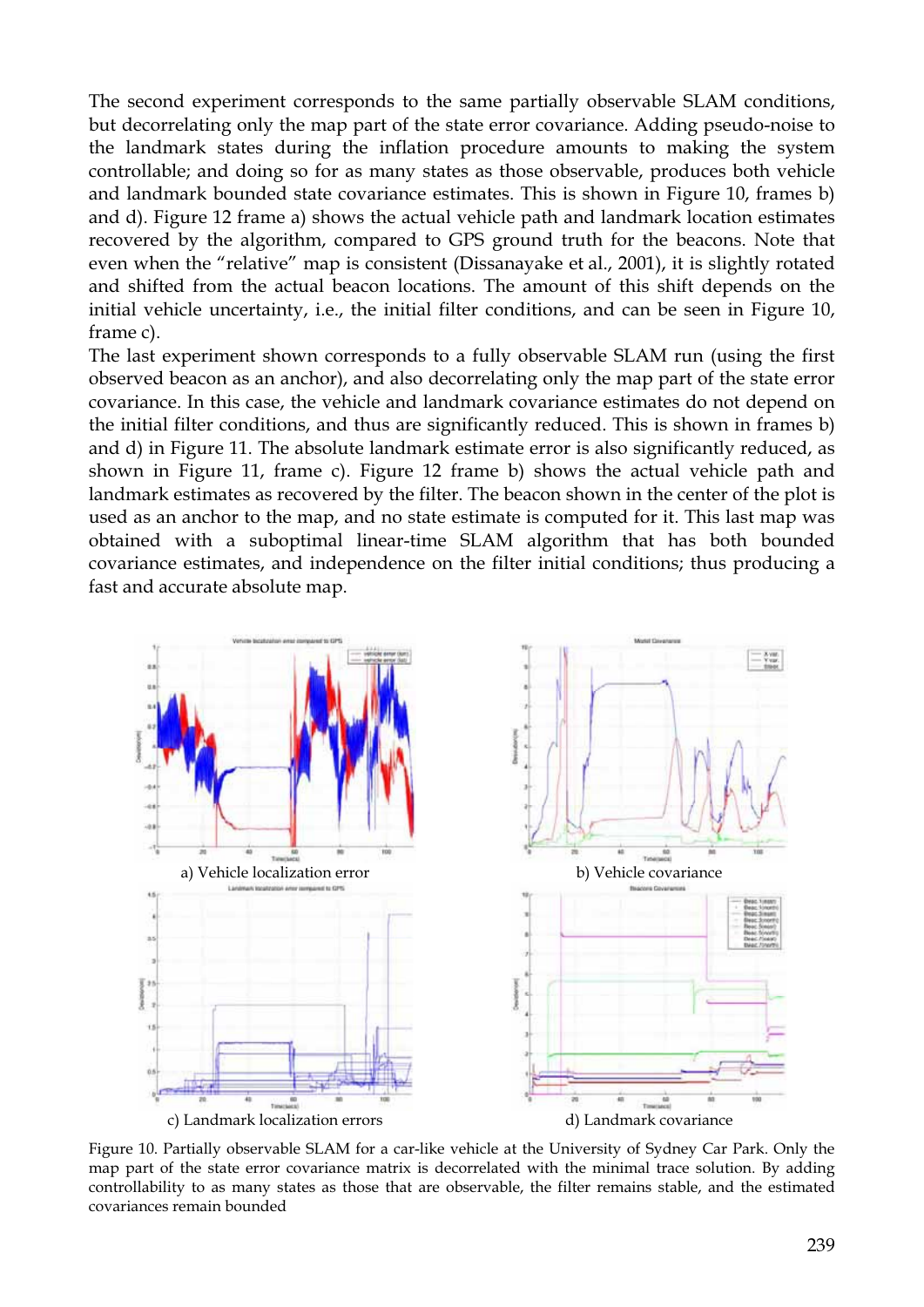

Figure 11. Fully observable SLAM for a car-like vehicle at the University of Sydney Car Park. Only the map part of the state error covariance is decorrelated with the minimal trace solution. Full observability guarantees independence of the filter initial conditions, and an accurate absolute map is obtained, with smaller covariance estimates than its relative counterpart

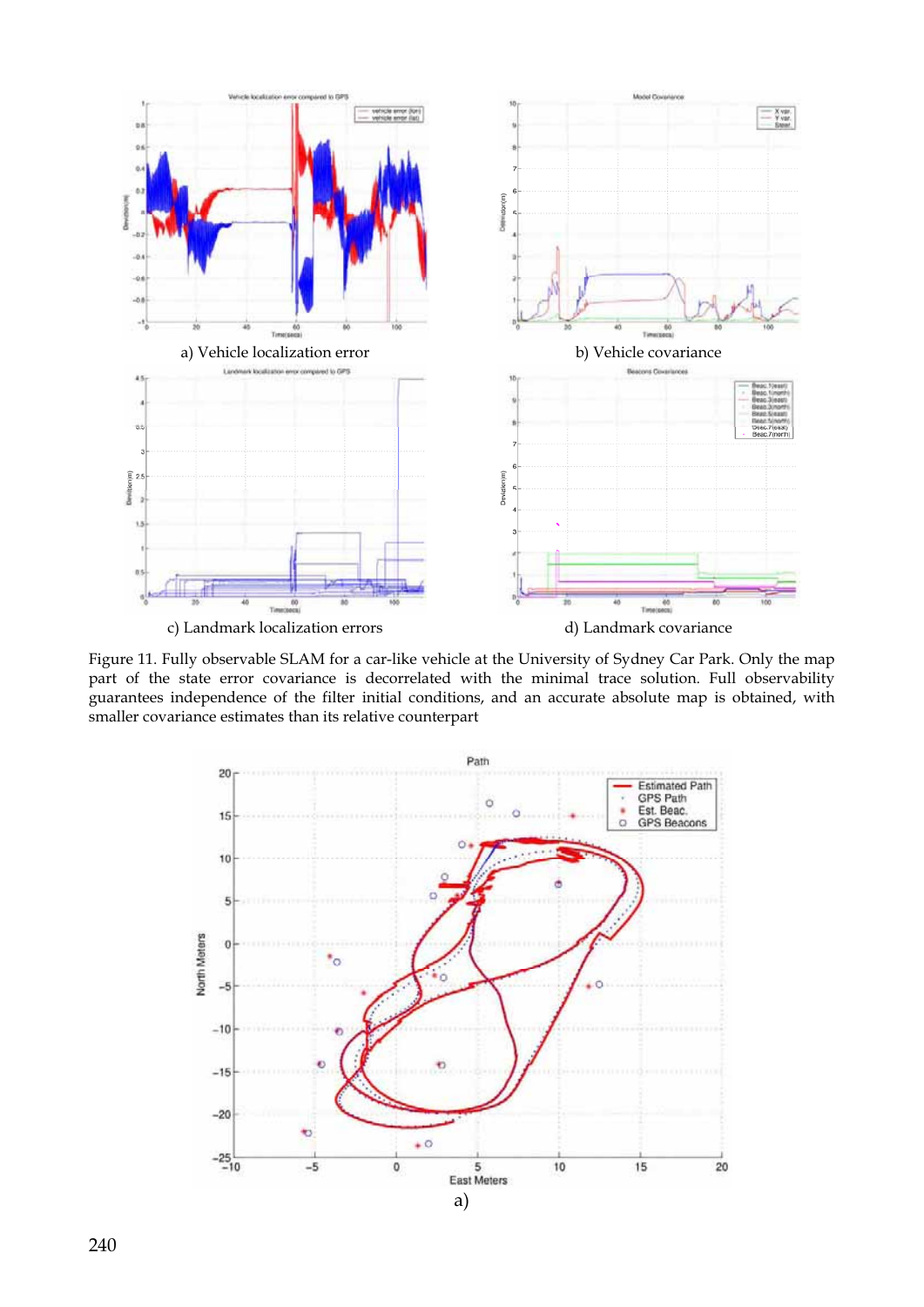

Figure 12. Vehicle path and landmark location estimates, compared to GPS ground truth for an a) partially observable suboptimal SLAM run, and a b) fully observable suboptimal SLAM run; both with decorrelation of only the map part of the state error covariance matrix

## **8. Conclusions**

We have shown that full correlation of the map model in the Kalman Filter based approach to Simultaneous Localization and Map Building hinders full observability of the state estimate. A unit norm eigenvalue for the matrix **F**-**KH** makes the state error estimate converge to a non zero mean constant bounded value in the linear case SLAM. Marginal stability of such partially observable system produces also at least one *psd* solution to the steady state Riccati equation for the covariance error, provided the initial conditions of **P** are also *psd*. Partial observability makes the final map dependant on the initial observations. This situation can easily be remedied either by anchoring the map to the first landmark observed, or by having an external sensor that sees the vehicle at all times.

Suboptimal techniques to improve the speed of the algorithm include covariance inflation methods to diagonalize the state error covariance matrix. These techniques may lead to instability if pseudo-noise is added in a higher state dimensionality than what can be observed. We propose in this Chapter to diagonalize only the map part of the state error covariance, thus guaranteeing convergence of **P**, and at the same time obtaining an *O*(*N*) algorithm.

## **9. References**

- J. Andrade-Cetto and A. Sanfeliu. The effects of partial observability when building fully correlated maps. To appear in *IEEE Transactions on Robotics*.
- Y. Bar-Shalom, X. Rong Li, and T. Kirubarajan. *Estimation with Applications to Tracking and Navigation*. John Wiley & Sons, New York, 2001.